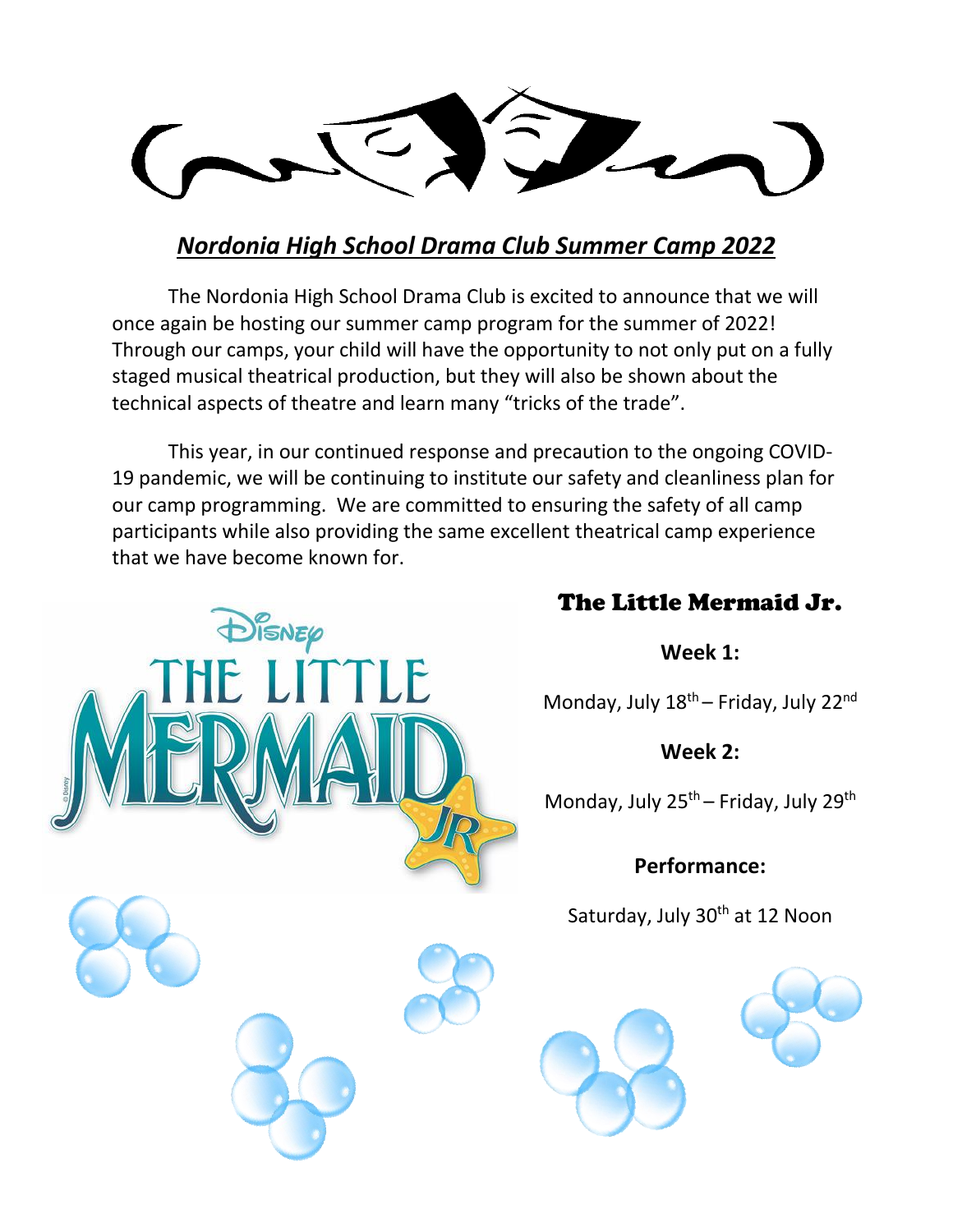| <b>Camp Participation</b>      |                     |
|--------------------------------|---------------------|
| <b>Enrollment</b>              | <b>Cost of Camp</b> |
| Little Mermaid Camp Enrollment | \$275.00 per child  |



## **What your cost of tuition includes:**

- All rehearsal and performance materials for the final production: scripts, music, rehearsal tracks, props and costume pieces.
- Camp T-Shirt
- 50 + hours of camp activities, workshops, rehearsals and fun!
- Video of Performance and camp photos included for all families this year!

## **Your child will look forward to:**

- Working one on one with cast members from the Drama Club's spring musical production of *Once Upon a Mattress!*
- Individual coaching, group activities and rehearsals.
- Excellent preparation for middle and high school Drama productions.
- Meeting new people and gaining new friendships in the arts!
- Experiencing the theatrical process from audition to performance.